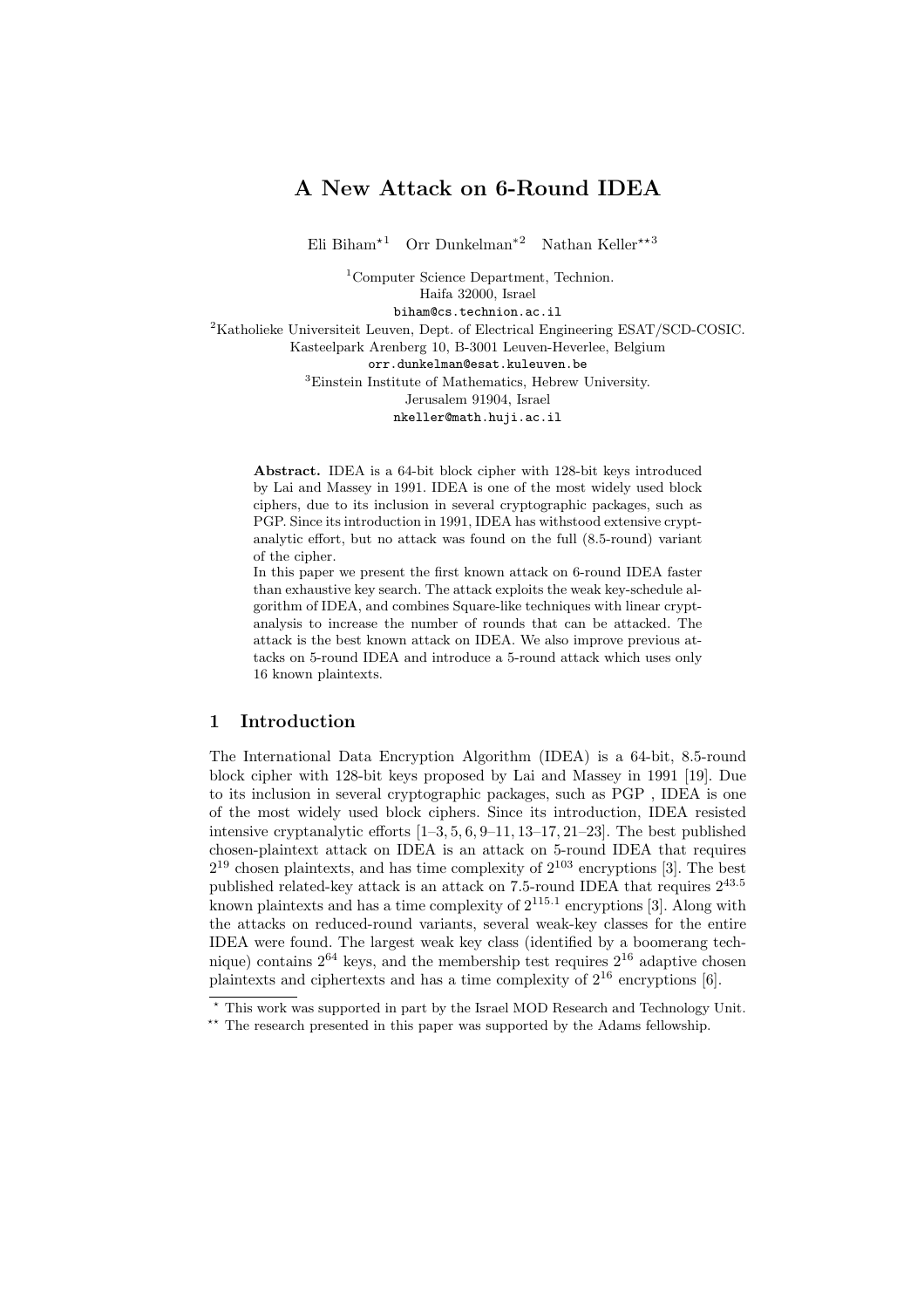In this paper we present the first known attacks against 5.5-round and 6 round IDEA. These higher-order differential-linear [4] attacks consist of three components:

- 1. Constructing linear equations involving the least significant bits of the intermediate values of the cipher. We note that this idea was proposed and used in [3, 17, 23].
- 2. Using a higher-order differential (or a Square property) to simplify the linear equations. We note that this modification was proposed in [17]. However, as we show later, the Square distinguisher used in [17] is incorrect, and hence, we replace it by another distinguisher.
- 3. Taking advantage of the weak key schedule of IDEA we observe that in some cases, guessing only 103 of the 128 key bits of IDEA is sufficient for encrypting two full rounds of the cipher, and even more than that.

The 5.5-round attack requires  $2^{32}$  chosen plaintexts and has a time complexity of about  $2^{127}$  encryptions, about twice faster than exhaustive key search. The 6-round attack requires almost the entire code book and has a time complexity similar to that of the 5.5-round attack. We note that the time complexity of the attacks could be improved significantly if the Square distinguisher could be replaced by a better one, like the one presented in [17]. However, we were not able to find such a distinguisher at this stage.

We then show two improvements to the 5-round attack presented in [3]. The We then show two improvements to the 5-round attack presented in [5]. The first improvement reduces the data complexity of the attack by a factor of  $\sqrt{2}$ to  $2^{18.5}$  known plaintexts, without affecting the time complexity of the attack of  $2^{103}$  encryptions. The second improvement reduces the data complexity to 16 known plaintexts, while raising the data complexity to  $2^{114}$  encryptions.

The complexities of the new attacks, along with selected previously known attacks, are summarized in Table 1.

The paper is organized as follows: In Section 2 we briefly describe the structure of IDEA. In Section 3 we present the new attack on 5.5-round IDEA. In Section 4 we extend the 5.5-round attack to an attack on 6-round IDEA. We present improved attacks on 5-round IDEA in Section 5. Finally, Section 6 summarizes the paper.

## 2 Description of IDEA and the Notations Used in the Paper

IDEA [19] is a 64-bit, 8.5-round block cipher with 128-bit keys. It uses a composition of XOR operations, additions modulo 2<sup>16</sup>, and multiplications over  $GF(2^{16}+1)$ .

Every round of IDEA is composed of two layers. The round input of round  $i$ is composed of four 16-bit words denoted by  $(X_1^i, X_2^i, X_3^i, X_4^i)$ . In the first layer, denoted by  $KA$ , the first and the fourth words are multiplied by subkey words (mod  $2^{16} + 1$ ) where 0 is replaced by  $2^{16}$ , and the second and the third words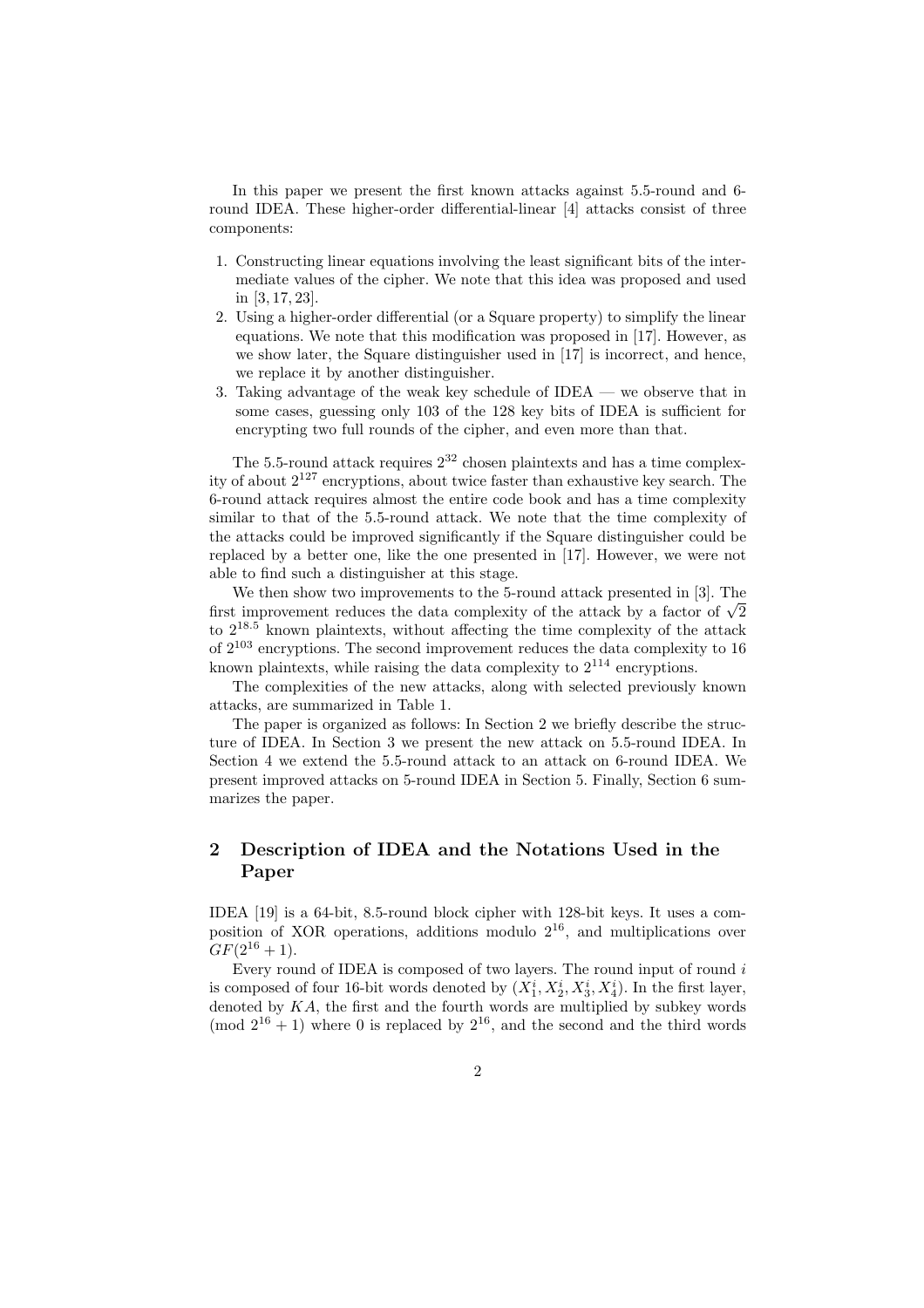| Rounds   | Attack Type                                           | Complexity    |              | Source                        |
|----------|-------------------------------------------------------|---------------|--------------|-------------------------------|
|          |                                                       | Data          | Time         |                               |
| 4        | Impossible Differential                               | $2^{37}$ CP   | $2^{70}$     | $\left\lceil 2 \right\rceil$  |
| 4        | Linear                                                | 114 KP        | $2^{114}$    | [23]                          |
| 4        | Square                                                | $2^{32}$ CP   | $2^{114}$    | $\left\lceil 13 \right\rceil$ |
| 4        | Square                                                | $2^{23}$ CP   | $2^{98}$     | $[17]^\dagger$                |
| 4.5      | Impossible Differential                               | $2^{64}$ CP   | $2^{112}$    | $\left\lceil 2 \right\rceil$  |
| 4.5      | Linear                                                | 16 CP         | $2^{103}$    | $\left\lceil 3 \right\rceil$  |
| 5        | Meet-in-the-Middle Attack                             | $2^{24}$ CP   | $2^{126}$    | $[14]$                        |
| 5        | Meet-in-the-Middle Attack                             | $2^{24.6}$ CP | $2^{124}$    | $\lceil 1 \rceil$             |
| 5        | Linear                                                | $2^{19}$ KP   | $2^{103}$    | $\left\lceil 3 \right\rceil$  |
| 5        | Linear                                                | $2^{18.5}$ KP | $2^{103}$    | Section 5                     |
| 5        | Linear                                                | $16$ KP       | $2^{114}$    | Section 5                     |
| 5.5      | Higher-Order Differential-Linear                      | $2^{32}$ CP   | $2^{126.85}$ | Section 3                     |
| 6<br>- - | Higher-Order Differential-Linear $2^{64} - 2^{52}$ KP |               | $2^{126.8}$  | Section 4                     |

KP – Known plaintexts, CP – Chosen plaintexts

Time complexity is measured in encryption units

 $\dagger$  – As we show in Section 3.2, this attack does not work

Table 1. Selected Known Attacks on IDEA and Our New Results

are added to subkey words in  $\pmod{2^{16}}$ . The intermediate values after this halfround are denoted by  $(Y_1^i, Y_2^i, Y_3^i, Y_4^i)$ . Formally, let  $Z_1^i, Z_2^i, Z_3^i$ , and  $Z_4^i$  be the four subkey words, then

$$
Y_1^i = Z_1^i \odot X_1^i; \quad Y_2^i = Z_2^i \boxplus X_2^i; \quad Y_3^i = Z_3^i \boxplus X_3^i; \quad Y_4^i = Z_4^i \odot X_4^i
$$

Then,  $(p^i, q^i) = (Y_1^i \oplus Y_3^i, Y_2^i \oplus Y_4^i)$  enters to the second layer, a structure composed of multiplications and additions denoted by  $MA$ . We denote the two output words of the MA transformation by  $(u^i, t^i)$ . Denoting the subkey words that enter the  $MA$  function by  $Z_5^i$  and  $Z_6^i$ ,

$$
u^i=(p^i\odot Z^i_5)\boxplus t^i;\quad t^i=(q^i\boxplus (p^i\odot Z^i_5))\odot Z^i_6
$$

Another notation we use in the attack refers to the intermediate value in the MA layer: we denote the value  $p^i \odot Z_5^i$  by  $s^i$ .

The output of the *i*-th round is  $(Y_1^i \oplus t^i, Y_3^i \oplus t^i, Y_2^i \oplus u^i, Y_4^i \oplus u^i)$ . In the last round (round 9) the MA layer is omitted. Thus, the ciphertext is  $(Y_1^9||Y_2^9||Y_3^9||Y_4^9)$ . The structure of a single round of IDEA is shown in Figure 1.

IDEA's key schedule is linear. Each subkey is composed of bits selected from the key. However, the exact structure of the key schedule is crucial for our attacks and hence the entire key schedule is described in Table 2.

## 3 A New Attack on 5.5-Round IDEA

In this section we present the new attack on 5.5-round IDEA. First we present the three components of the attack.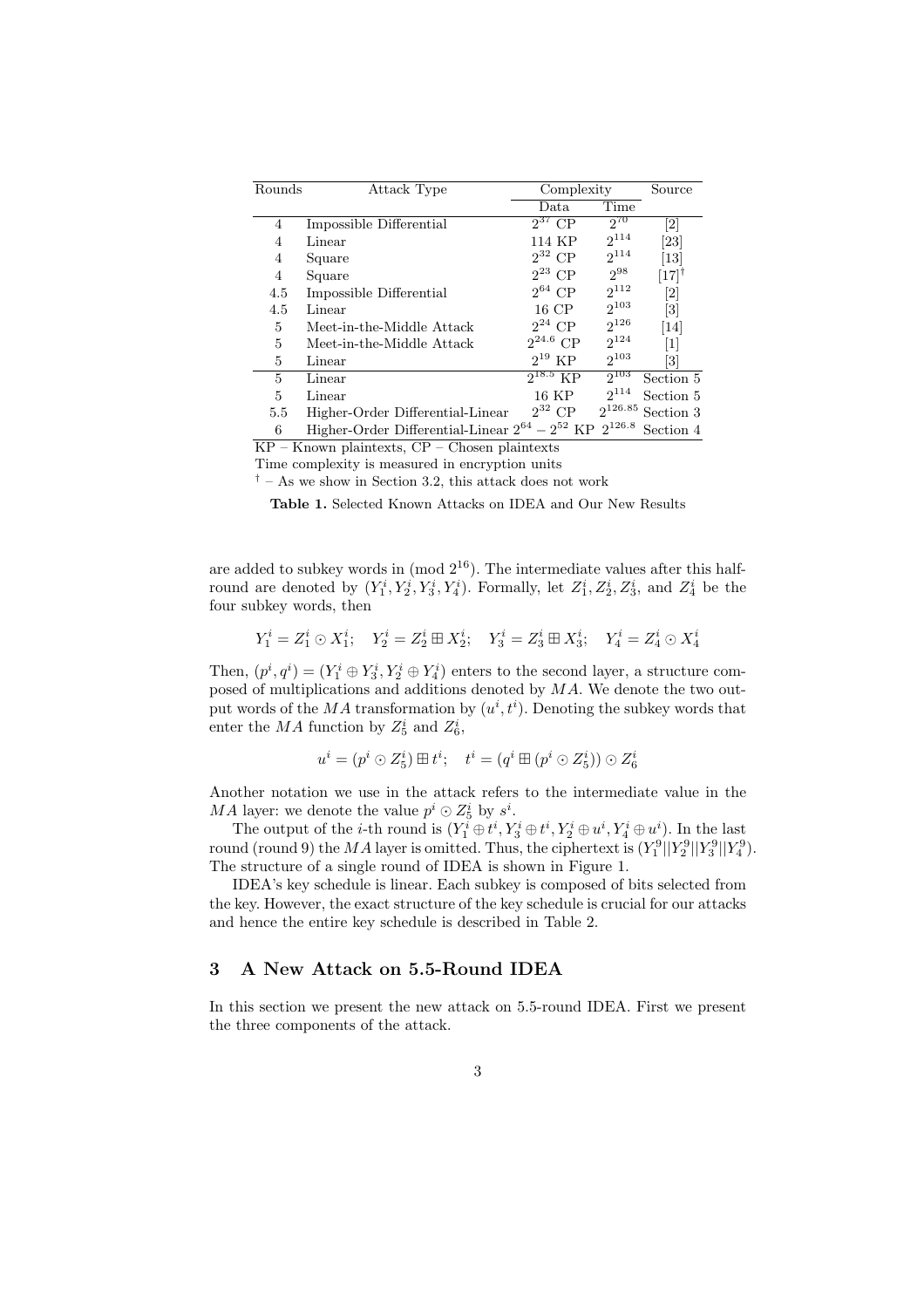

Fig. 1. One Round of IDEA

|  | Round $Z_1^i$ $Z_2^i$ $Z_3^i$ $Z_4^i$ $Z_5^i$ $Z_6^i$ |  |  |
|--|-------------------------------------------------------|--|--|
|  | $i=1$ 0-15 16-31 32-47 48-63 64-79 80-95              |  |  |
|  | $i = 2$ 96-111 112-127 25-40 41-56 57-72 73-88        |  |  |
|  | $i = 3$ 89-104 105-120 121-8 9-24 50-65 66-81         |  |  |
|  | $i = 4$ 82-97 98-113 114-1 2-17 18-33 34-49           |  |  |
|  | $i = 5$ 75-90 91-106 107-122 123-10 11-26 27-42       |  |  |
|  | $i = 6$ 43-58 59-74 100-115 116-3 4-19 20-35          |  |  |
|  | $i = 7$ 36-51 52-67 68-83 84-99 125-12 13-28          |  |  |
|  | $i = 8$ 29-44 45-60 61-76 77-92 93-108 109-124        |  |  |
|  | $i = 9$ 22-37 38-53 54-69 70-85                       |  |  |

Table 2. The Key Schedule Algorithm of IDEA

## 3.1 The First Component — A Linear Equation Involving the LSBs of the Intermediate Encryption Values

We start with an observation due to Biryukov (according to [23]) and Demirci [14]. Let us examine the second and the third words in all the intermediate stages of the encryption. There is a relation between the values of these words and the outputs of the MA layer in the intermediate rounds that uses only XOR and modular addition, but not multiplication. Let  $P = (P_1, P_2, P_3, P_4)$  be a plaintext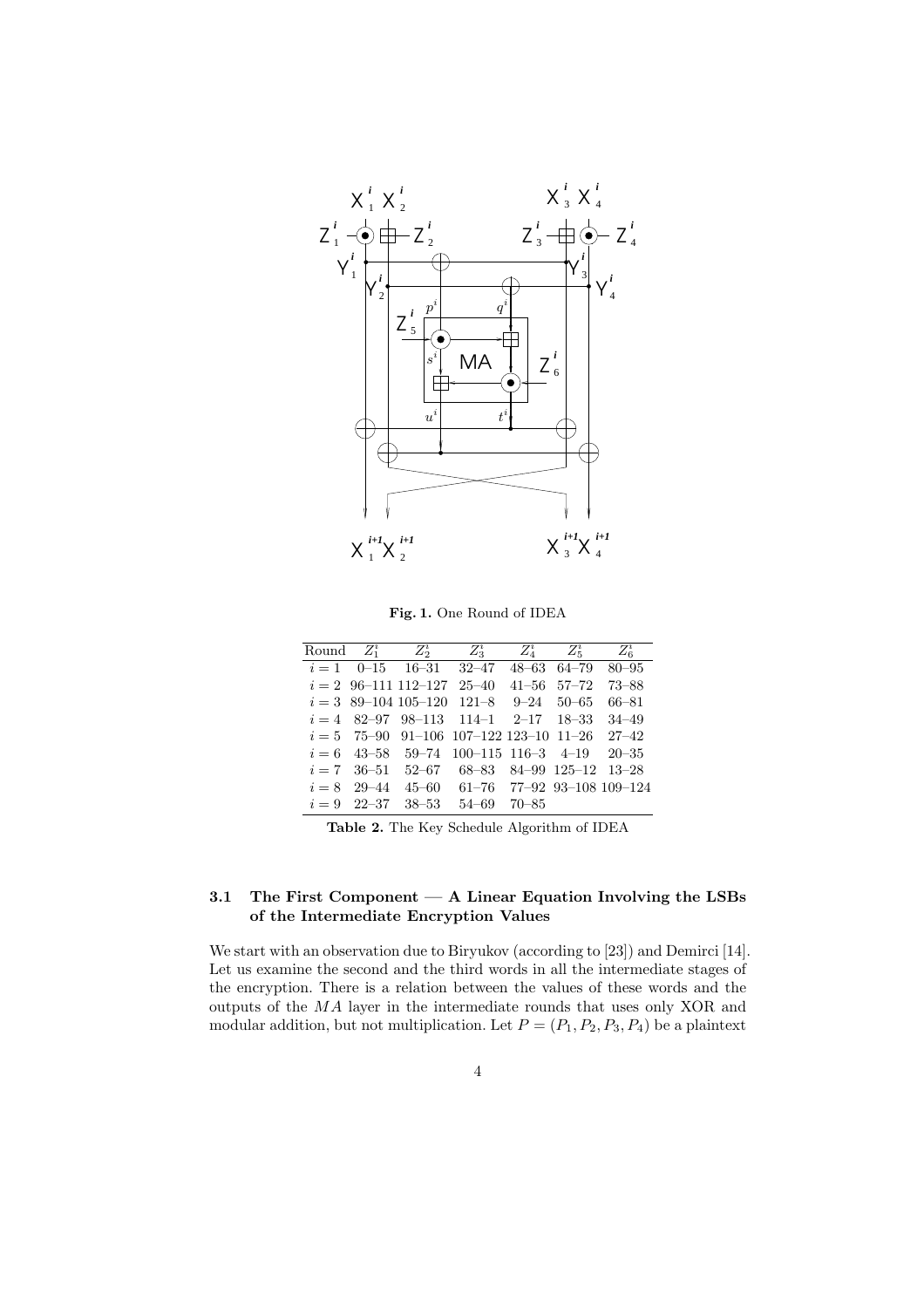and let  $C = (C_1, C_2, C_3, C_4)$  be its corresponding ciphertext, then

(((((((((((((((((P<sup>2</sup> ¢ Z 1 2 ) ⊕ u 1 ) ¢ Z 2 3 ) ⊕ t 2 ) ¢ Z 3 2 ) ⊕ u 3 ) ¢ Z 4 3 ) ⊕ t 4 ) ¢ Z 5 2 ) ⊕ u 5 ) ¢Z 6 3 ) ⊕ t 6 ) ¢ Z 7 2 ) ⊕ u 7 ) ¢ Z 8 3 ) ⊕ t 8 ) ¢ Z 9 2 ) = C2. (1)

Similarly,

(((((((((((((((((P<sup>3</sup> ¢ Z 1 3 ) ⊕ t 1 ) ¢ Z 2 2 ) ⊕ u 2 ) ¢ Z 3 3 ) ⊕ t 3 ) ¢ Z 4 2 ) ⊕ u 4 ) ¢ Z 5 3 ) ⊕ t 5 ) ¢Z 6 2 ) ⊕ u 6 ) ¢ Z 7 3 ) ⊕ t 7 ) ¢ Z 8 2 ) ⊕ u 8 ) ¢ Z 9 3 ) = C3. (2)

When we consider the value of the least significant bit (LSB) of the words, modular addition is equivalent to XOR and we can simplify the above equations into:

$$
LSB(P_2 \oplus Z_2^1 \oplus u^1 \oplus Z_3^2 \oplus t^2 \oplus Z_2^3 \oplus u^3 \oplus Z_3^4 \oplus t^4 \oplus Z_2^5 \oplus u^5 \oplus Z_3^6 \oplus t^6 \oplus Z_2^7
$$
  

$$
\oplus u^7 \oplus Z_3^8 \oplus t^8 \oplus Z_2^9) = LSB(C_2),
$$

and

$$
LSB(P_3 \oplus Z_3^1 \oplus t^1 \oplus Z_2^2 \oplus u^2 \oplus Z_3^3 \oplus t^3 \oplus Z_2^4 \oplus u^4 \oplus Z_3^5 \oplus t^5 \oplus Z_2^6 \oplus u^6 \oplus Z_3^7
$$
  

$$
\oplus t^7 \oplus Z_2^8 \oplus u^8 \oplus Z_3^9) = LSB(C_3).
$$

Since  $u^i = t^i \boxplus s^i$  then  $LSB(u^i) = LSB(t^i \boxplus s^i)$ , thus,  $LSB(u^i \oplus t^i) =$  $LSB(s<sub>i</sub>)$ . Taking this into consideration and XORing the above two equations we obtain

 $LSB(P_2 \oplus P_3 \oplus Z_2^1 \oplus Z_3^1 \oplus s^1 \oplus Z_2^2 \oplus Z_3^2 \oplus s^2 \oplus Z_2^3 \oplus Z_3^3 \oplus s^3 \oplus Z_2^4 \oplus Z_3^4 \oplus s^4$  $\oplus Z_2^5 \oplus Z_3^5 \oplus s^5 \oplus Z_2^6 \oplus Z_3^6 \oplus Z_2^7 \oplus Z_3^7 \oplus s^7 \oplus Z_2^8 \oplus Z_3^8 \oplus s^8 \oplus Z_2^9 \oplus Z_3^9)$  $= LSB(C_2 \oplus C_3).$ 

$$
\left( 5\right)
$$

(3)

(4)

This equation is called in [17] "the Biryukov-Demirci relation".

In order to simplify this equation, we consider the XOR of the intermediate values of several encrypted plaintexts. In [3] the XOR difference between two plaintexts is used; in our attack we use the XOR value of larger sets of plaintexts.

Consider a structure of plaintexts  $P^1, \ldots, P^m$ , where m is an even integer. Then the XOR of the equations of the form (5) given by  $P^1, \ldots, P^m$  gives

$$
LSB\left(\bigoplus_{j=1}^{m} (P_2^j \oplus P_3^j) \oplus \bigoplus_{i=1}^{8} S^i\right) = LSB\left(\bigoplus_{j=1}^{m} (C_2^j \oplus C_3^j)\right),\tag{6}
$$

where  $S^i = \bigoplus_{j=1}^m s^i(P^j)$ .

Equation  $(6)$  is the basic equation used in our attack, where m and the exact structure of plaintexts are specified later.

#### 3.2 The Second Component — A Square-Like Structure

In order to further simplify Equation (6) we want to use special structures of plaintexts, for which we will get  $S^1 = S^2 = 0$ , independently of the key. Our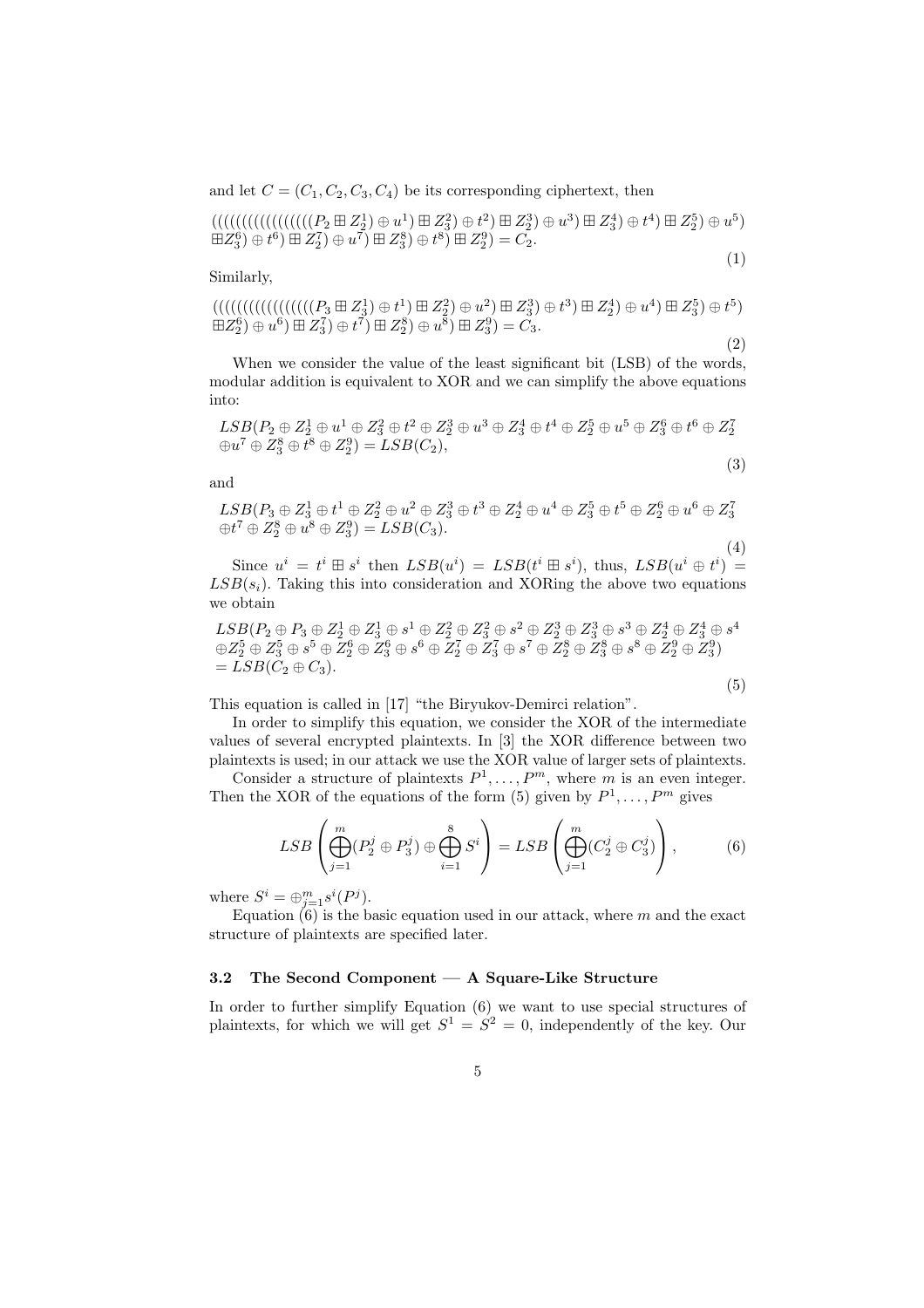structures are higher-order differentials, a special case of Square-like structures that were used in  $[7, 12, 18, 20]$ . The structures we use and their properties are described in the following proposition.

**Proposition 1.** Let T be a structure of  $m = 2^{16}$  plaintexts, such that the intermediate values after the first KA layer, denoted by  $Y^{1,j}$ , where  $1 \leq j \leq m$ , satisfy the following requirements:

- 1.  $Y_2^{1,j}$  and  $Y_4^{1,j}$  are fixed for all j.
- 2. The  $2^{16}$  values  $Y_1^{1,j}$  (for  $1 \leq j \leq 2^{16}$ ) are different.
- 3.  $Y_3^{1,j} = Y_1^{1,j} \oplus C$  for some fixed C.

Then for  $T = \{P^1, \ldots, P^m\}$  the relation  $S^1 = S^2 = 0$  holds, independently of the key.

*Proof.* First, note that by the assumption,  $(p^1, q^1)$  is fixed for all the  $2^{16}$  elements of the structure. Hence,  $s^1$  is fixed as well, leading to  $S^1 = \bigoplus_{j=1}^{2^{16}} s^1(P^j) = 0$ . The output values of the MA structure,  $(u^1, t^1)$ , are also fixed. Thus, the values  $X_3^2$  are constant for all the elements of the structure, as well as the values  $X_4^2$ . In addition, all the values  $X_1^2$  are different, as well as the values  $X_2^2$ . As a result, In addition, an the values  $X_1$  are different, as well as the values  $X_2$ . As a result, all the values  $Y_1^2$  are different and all the values  $Y_3^2$  are constant. Hence, all the values  $p^2 = Y_1^2 \oplus Y_3^2$  are different. Thus, all the values  $s^2 = Z_5^2 \odot p^2$  are different. However, since there are only  $2^{16}$  possible values of  $s^2$ , it means that  $s^2$  assumes each possible value once and only once. Hence,  $S^2 = \bigoplus_{j=1}^{2^{16}} s^2(P^j) = 0$ , and this completes the proof.

In the sequel of the paper we call structures which satisfy the above conditions, "right structures".

It follows from the proposition that if we take a right structure as  $\{P^1,\ldots,P^m\},\$ Equation (6) is simplified to

$$
LSB\left(\bigoplus_{j=1}^{m} (P_2^j \oplus P_3^j) \oplus \bigoplus_{i=3}^{8} S^i\right) = LSB\left(\bigoplus_{j=1}^{m} (C_2^j \oplus C_3^j)\right).
$$
 (7)

We note that [17] makes use of a seemingly better Square-like structure that is described in the following statement [17, Section 3.7, Lemma 2]:

**Statement 1** Let L be a structure of  $m = 2^{16}$  plaintexts, denoted by  $P^1, \ldots, P^m$ , having the following properties:

- 1.  $P_1^j$ ,  $P_2^j$ ,  $P_3^j$  are fixed for all j.
- 2. The  $2^{16}$  values  $P_4^j$  (for  $1 \le j \le 2^{16}$ ) are different.

Then for  $T = \{P^1, \ldots, P^m\}$  we have  $S^1 = S^2 = 0$ , independently of the key.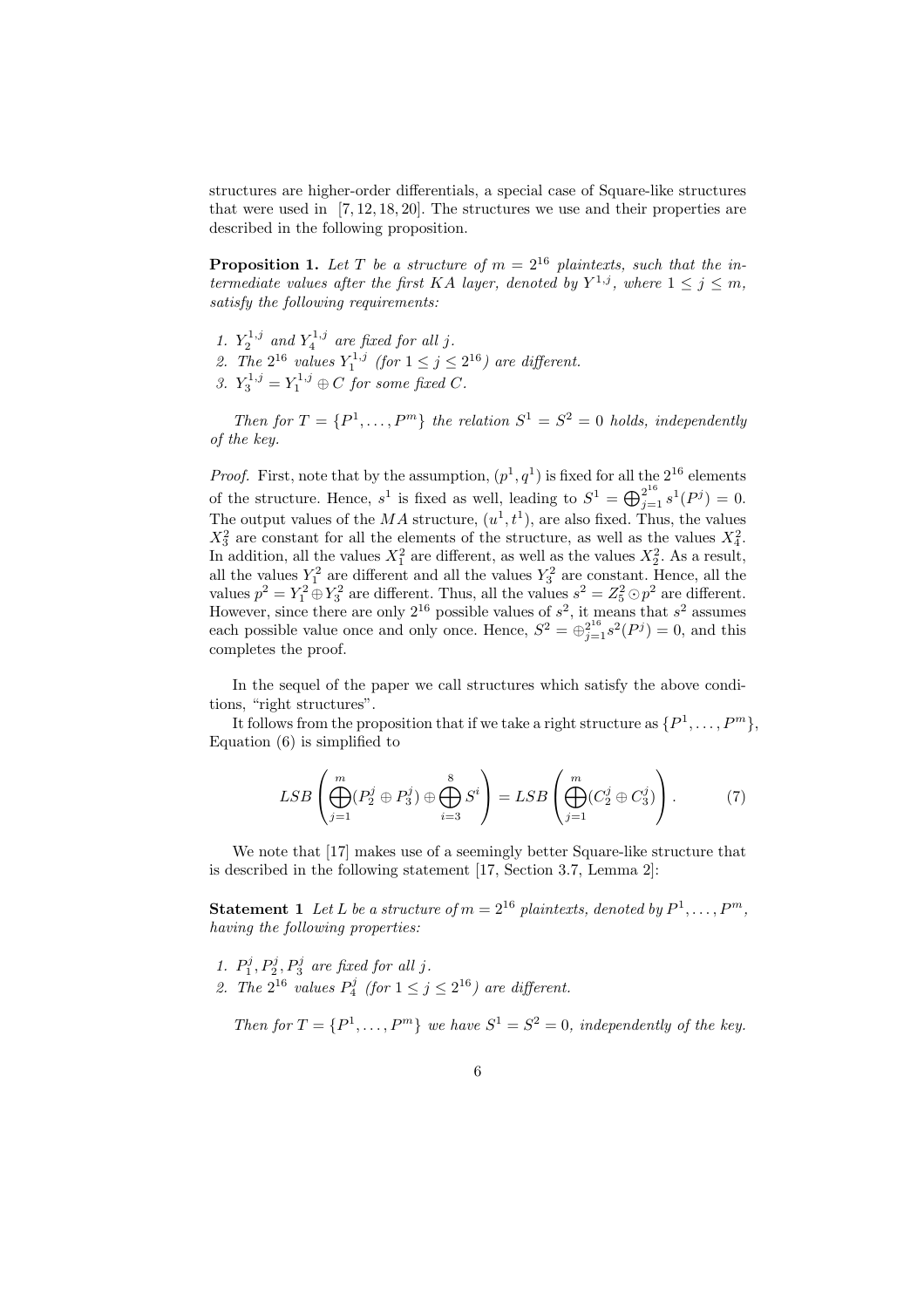If this statement was correct, it could be used to improve significantly the time complexity of our attack. However, it appears that the statement is incorrect. For the structure described in the statement we indeed have  $S^1 = 0$ , but we do not have  $S^2 = 0$ , since nothing can be said about the values  $s^2(P^j)$ . The following set of constants is a counterexample for Statement 1:

$$
\begin{array}{cccc}\nP_1^j = F78b_x; & P_2^j = 245_x; & P_3^j = ABCD_x; \\
Z_1^1 = 8_x; & Z_2^1 = 567A_x; & Z_3^1 = 2C68_x; & Z_4^1 = 4_x; \\
Z_5^1 = 5_x; & Z_6^1 = 6_x; & Z_1^2 = 1238_x; & Z_2^2 = 999_x;\n\end{array}
$$

We note that  $Z_2^2$  is not relevant to the approximation, but it is required for defining the key for which the above statement fails. Using the key schedule, we derive the following subkeys as well:  $Z_3^2 = F458_x$ ,  $Z_4^2 = D000_x$ ,  $Z_5^2 = 800_x$ , and  $Z_6^2 = A00_x.$ 

#### 3.3 The Third Component — Exploiting The Weak Key Schedule

The fact that the key schedule of IDEA is relatively weak has been known for a long time, and was already used to devise related-key attacks on reduced-round IDEA (e.g., [5]) and to find large weak key classes for the entire cipher  $(e.g., [6])$ . However, other key recovery attacks (e.g.,[2]) usually exploited other properties of IDEA and took only a small advantage of the key schedule.

In our attack, we use the weakness of the key schedule in order to calculate all the remaining  $S<sup>i</sup>$  values, while guessing a relatively small number of key bits.

Consider a 5.5-round variant of IDEA starting with the third round. We observe that in order to compute the values  $S^5, S^6, S^7$  from the ciphertexts, it is sufficient to know only 103 key bits. The values  $S^5, S^6, S^7$  are determined by the values of the ciphertext and of the subkeys  $Z_4^8$ ,  $Z_3^8$ ,  $Z_2^8$ ,  $Z_1^8$ ,  $Z_6^7$ ,  $Z_5^7$ ,  $Z_4^7$ ,  $Z_3^7$ ,  $Z_2^7$ ,  $Z_1^7$ ,  $Z_6^6$ ,  $Z_5^6, Z_1^6, Z_2^6, Z_5^5$ . These subkeys are sufficient in order to partially decrypt the ciphertexts through the last two rounds and to find the value of  $S^5$ . Note that  $S^5$  is independent of the values of  $Z_3^6$  and  $Z_4^6$ . All the required 15 subkeys use only 103 bits of the master key, whereas bits 100–124 of the master key remain unused.

Since in our case (for 5.5 rounds), Equation (7) is reduced to

$$
LSB\left(\bigoplus_{j=1}^{m} (P_2^j \oplus P_3^j) \oplus \bigoplus_{i=5}^{7} S^i\right) = LSB\left(\bigoplus_{j=1}^{m} (C_2^j \oplus C_3^j)\right),\tag{8}
$$

we can guess 103 key bits and check whether the equation holds.

#### 3.4 The Basic 5.5-Round Attack

In this subsection we combine the components presented in the previous subsections to devise an attack on 5.5-round IDEA. As was shown in Section 3.3, once we have a right structure, it is possible to check the guess of 103 key bits.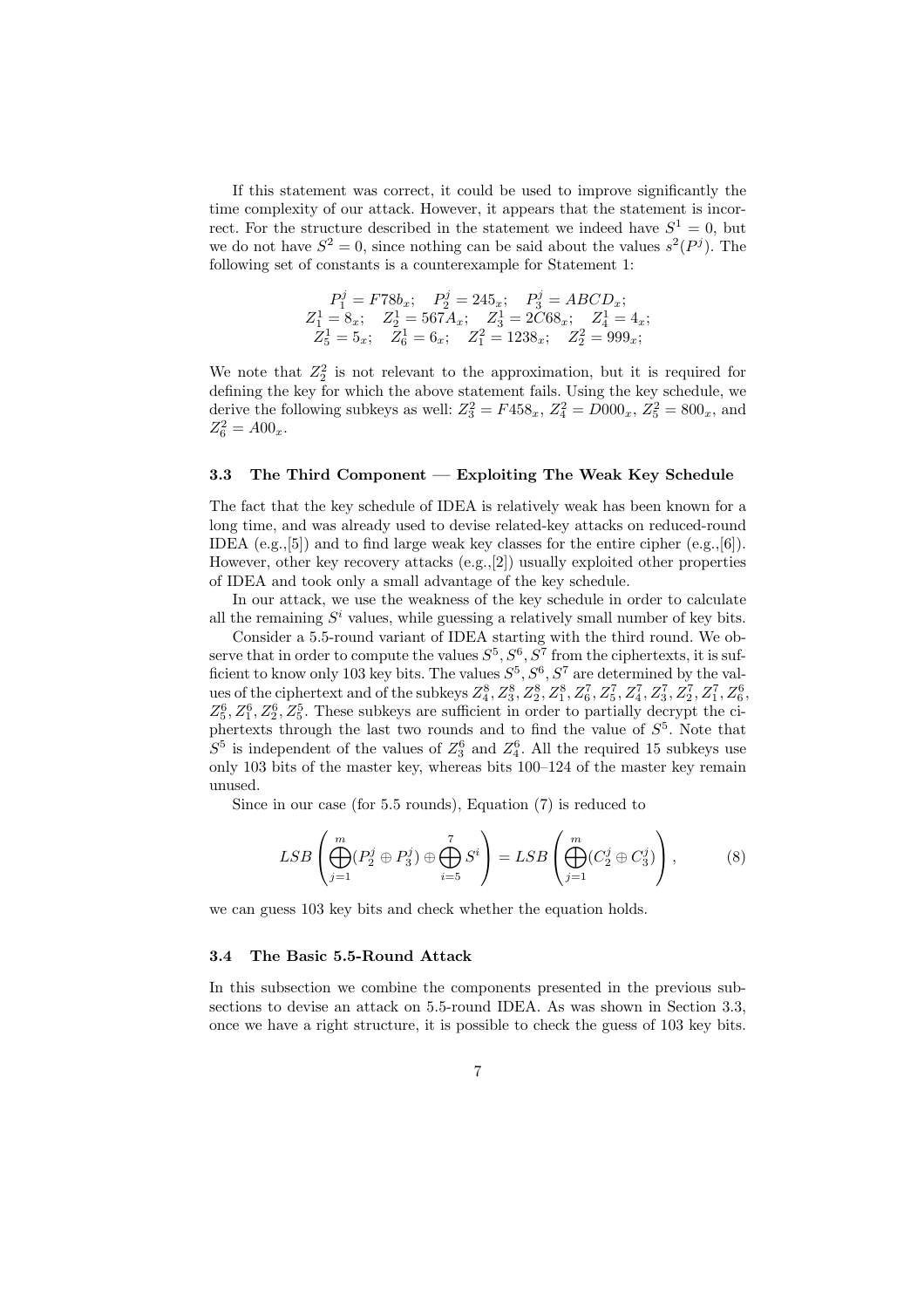This is done by partially decrypting the entire set under the subkey guess, and checking whether Equation (8) holds.

The problem in finding a right structure is the key addition layer, which prevents constructing the right structures immediately. The solution to this problem is to use more plaintexts, which increases the data complexity, but in exchange, the set is ensured to contain (several) right structures. We use a set of  $2^{32}$  plaintexts, such that the second and the fourth words are fixed to some arbitrary constant, and the first and the third words obtain all possible values. In such a structure, for any given subkeys, it is possible to find  $2^{16}$  right structures of  $2^{16}$ plaintexts each.

The basic algorithm of the attack is the following:

- 1. Data collection phase: Ask for the encryption of a structure of chosen plaintexts, of the form  $(x, B, y, D)$  for two randomly selected constants  $(B, D)$  and all possible values of x and y.
- 2. Constructing a right structure: For each possible value of bits 89–104 and 121–8 of the key, perform the following:
	- (a) Choose an arbitrary 16-bit value  $F_1$  (a candidate for  $p^3$ ).
	- (b) For all  $0 \le j \le 2^{16} 1$ , partially decrypt the words j under the guess of  $Z_1^3$  and  $F_1 \oplus j$  under the guess of  $Z_3^3$ . Denote the list of resulting values by  $(A_1^j, C_1^j)$ .
- 3. Checking the linear equation: Choose all plaintexts of the form  $(A_1^j, B, C_1^j, D)$ . For each possible value of key bits 0–104 and 121–127 (note that from these bits we already guessed key bits 89–104 and 121–8) partially decrypt the ciphertexts corresponding to the plaintexts of the right structure to get the values  $S^5$ ,  $S^6$ ,  $S^7$ . Check whether Equation (8) holds. If not, discard the partial key guess. If the equation holds, pass the key guess for further analysis.
- 4. Filtering the remaining key guesses: For the remaining key guesses, take another right structure of plaintexts, i.e., pick a different value for  $F$ , and repeat Steps 2–3, with three different selections. If a partial key guess passed all the four tests, perform exhaustive key search on the remaining key bits.

#### 3.5 Analysis and Improvement of the Basic Attack

The attack requires one structure of  $2^{32}$  plaintexts, and thus the data complexity of the attack is  $2^{32}$  chosen plaintexts. The time complexity of Step (1) is  $2^{32}$ encryptions.

The time complexity of Step  $(2)$  is  $2^{48}$  partial decryptions. We note that this step can be performed as a precomputation, but there is no need to do it since the time complexity of this step is negligible with respect to the total time complexity of the attack.

The most time consuming part of the attack is Step (3) which is repeated  $2^{32}$  times (for each guess of bits 89–104 and 121–8). In this step, the attacker guesses 80 key bits and performs a partial decryption of  $2^{16}$  ciphertexts. The partial decryption includes two full rounds and three out of the eight operations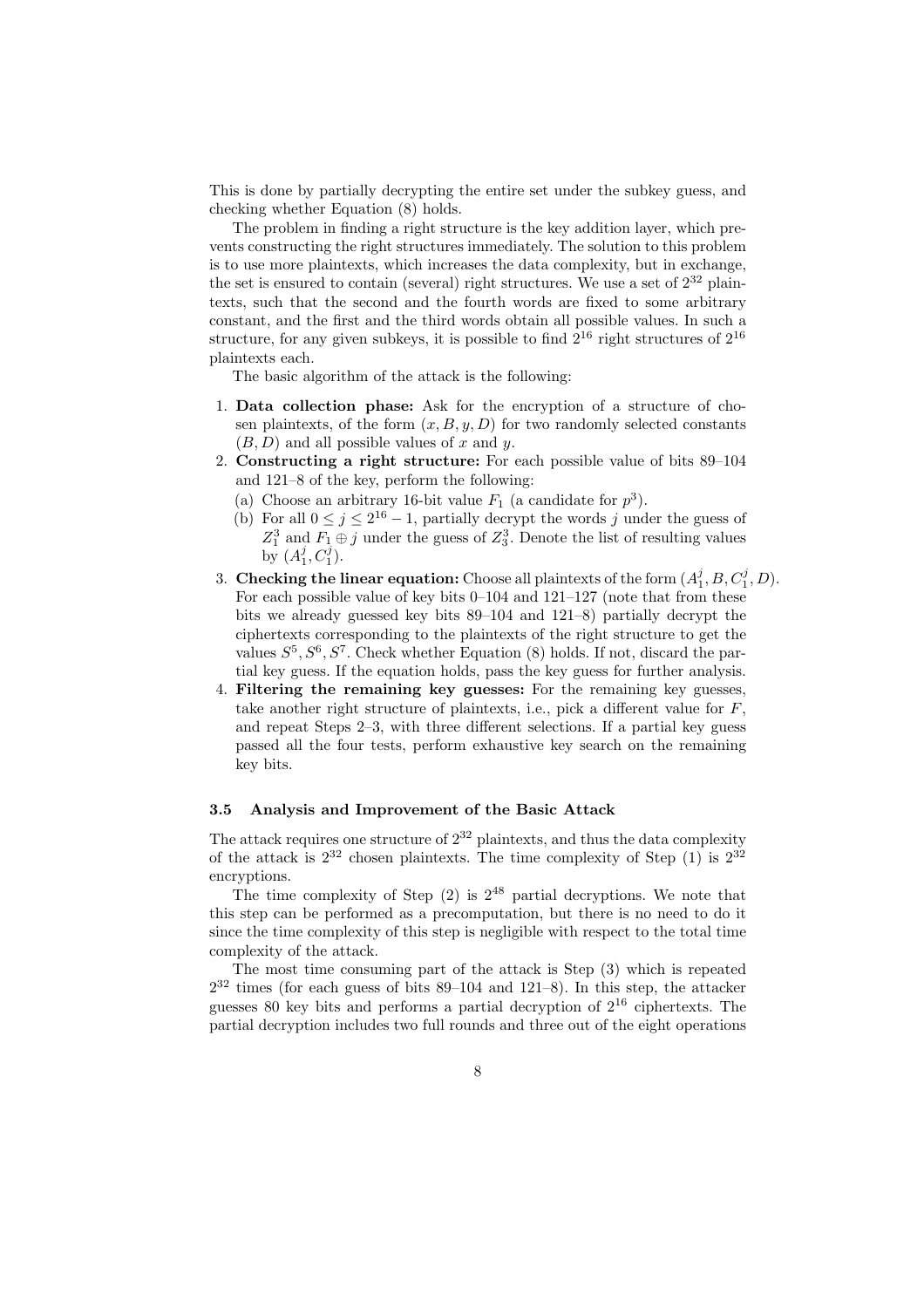of an additional round. Hence, the time complexity of this stage is about  $0.43 \cdot 2^{128}$ encryptions in total. About half of the keys are expected to pass to Step (4). For these keys, the attacker performs three additional filterings in Step (4), with time complexity of  $(0.22 + 0.11 + 0.05) \cdot 2^{128}$ . The  $2^{124}$  remaining keys are checked by exhaustive key search. Hence, the total time complexity of the attack is  $(0.43 + 0.22 + 0.11 + 0.05 + 0.06) \cdot 2^{128} = 0.87 \cdot 2^{128}$  encryptions, which is only slightly better than exhaustive key search.

In order to reduce the time complexity of the attack, we introduce a small change in Step (2). We observe, that there is no need to fix a concrete value of F such that  $p^3 = F$  for all the values of the structure; it is sufficient to have for all the plaintexts in the considered structure a fixed value for  $p^3$ . We exploit this observation by eliminating the need to guess bit 121 of the key in Step (2). We do not guess the value of this bit, but rather assume that its value is zero. As a result, when we decrypt the values  $j \oplus F$  through the addition with  $Z_3^3$ , all the bits except for the MSB are correct, but the MSB might be wrong. However, if our assumption was incorrect and the values of the MSBs are wrong, this happens to all the elements of the structure simultaneously, since

$$
x \boxplus (y \boxplus 8000_x) = (x \boxplus y) \boxplus 8000_x = (x \boxplus y) \oplus 8000_x. \tag{9}
$$

Hence, if we take the plaintext structure  $(A_1^j, B, C_1^j, D)$  as in the basic attack, we have two possibilities: If our assumption was correct, we get a right structure as in the basic attack. If our assumption was incorrect, then for all the elements of the structure we have  $p^3 = F \oplus 8000_x$ . However,  $p^3$  still assumes the same value for all the elements of the structure, and hence, the structure is a right structure.

Therefore, we can obtain right structures without guessing the value of bit 121 of the key (by making sure to choose the  $F$  values without using two values which differ only in the MSB). This improvement reduces the time complexity of all the steps of the attack (except for the final exhaustive key search) by a factor of two. Hence, the time complexity of the improved attack is  $(0.22+0.11+0.05+$  $(0.03 + 0.06) \cdot 2^{128} = 0.45 \cdot 2^{128} = 2^{126.85}$ , about twice faster than exhaustive key search.

It is also possible to use up to  $2^{15}$  right structures from a given plaintext structure, and use them to filter wrong subkey guesses. When using  $k$  right structures with the improved attack, the data complexity is  $2^{32}$  chosen plaintexts, and the time complexity is

$$
2^{111} \cdot 2^{16} \cdot \frac{2\frac{3}{8}}{5\frac{1}{2}} \cdot \left(1 + \frac{1}{2} + \dots + \frac{1}{2^{k-1}}\right) + 2^{128-k}
$$

encryptions. When using 16 right structures, the time complexity is  $2^{126.8}$  encryptions. The memory requirements of the attack are mostly for storing the data, i.e.,  $2^{32}$  blocks of 128-bit each (or  $2^{36}$  bytes).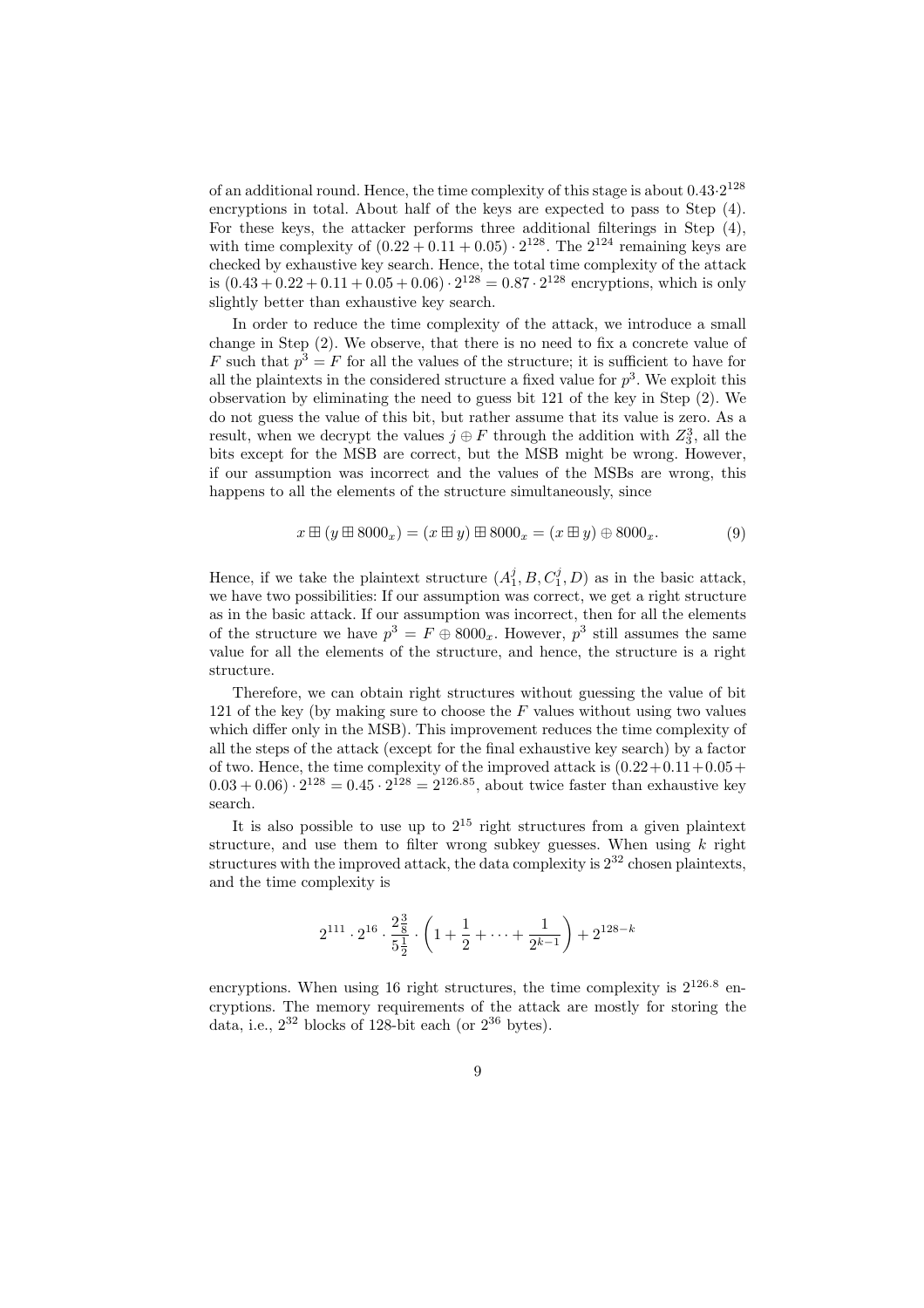## 4 The 6-Round Attack

In this section we extend the 5.5-round attack to an attack on 6-round IDEA. The variant we attack starts before the  $MA$  layer of round 2 and ends before the MA layer of round 8.

We observe that the key bits used in the  $MA$  layer of round 2 (bits 57–88) are included in the bits that are guessed in the 5.5-round attack. Hence, we can add this half round in the beginning of the attack without enlarging the time complexity.

However, in this case it is much harder to construct right structures, and the data complexity is significantly increased. Our best method is to ask for the encryption of almost the entire code book, and look for the right structures after a partial encryption. We note that if a way to construct right structures is found, then the data complexity of the attack can be reduced. However, we did not find appropriate structures at this stage.

Assume that we start with  $2^{64} - a$  known plaintexts, where a is a constant we determine later. For a fixed value of the subkeys  $Z_5^2, Z_6^2, Z_1^3, Z_3^3$ , we can divide the plaintexts into  $2^{48}$  classes according to the value of the triplet  $(X_2^3, X_4^3, p^3)$ (obtained from the plaintexts using the fixed subkeys). Each class consists of  $2^{16}$ plaintexts, and forms a right structure. Hence, a has to be small enough, such that for almost every value of the subkeys, there will be at least four "full" classes in the pool of known plaintexts. In order to estimate the number of full classes, we look at the plaintexts that are not known to the attacker. Assuming that these plaintexts are uniformly distributed over the  $2^{48}$  classes, the probability that none of them falls in some prescribed class is  $(1-2^{-48})^a \approx e^{-a/2^{48}}$ . Hence, the expected number of classes that are not ruined by missing plaintexts, i.e., the full classes, is  $2^{48}e^{-a/2^{48}}$ . If we take  $a = 2^{53}$ , this expected number is close to four. However, we want that for most of the possible values of the subkeys there will be four right structures. Hence, we take  $a = 2^{52}$ . In this case, the expected number of right structures is about  $2^{25}$ , and for most of the possible values of the subkeys, there will be enough right structures. If for some subkey guess, there are not enough right structures, the attacker has to check this guess separately by exhaustive key search over the remaining key bits.<sup>1</sup> We note that this improvement can also reduce the data complexity of the 5.5-round attack by about 2<sup>18</sup> chosen plaintexts.

Therefore, our 6-round attack requires  $2^{64} - 2^{52}$  known plaintexts. The first stage of the attack is slightly changed to the following:

- 1. Ask for the encryption of  $2^{64} 2^{52}$  arbitrary plaintexts.
- 2. For every possible value of key bits  $57-104$  and  $121-8$ :
	- (a) Repeat until a candidate right structure is found in the data set Choose  $(X_2^3, X_4^3, p^3)$  at random. Partially decrypt the set  $(j, X_2^3, j \oplus j)$  $p^3, X_4^3$ ) for  $j = 0, \ldots 2^{16} - 1$  under the subkey guess, and check that all

<sup>&</sup>lt;sup>1</sup> The probability that for  $2^{64} - 2^{52}$  random plaintexts, there exists such a key is about  $e^{-33554367.2}$ .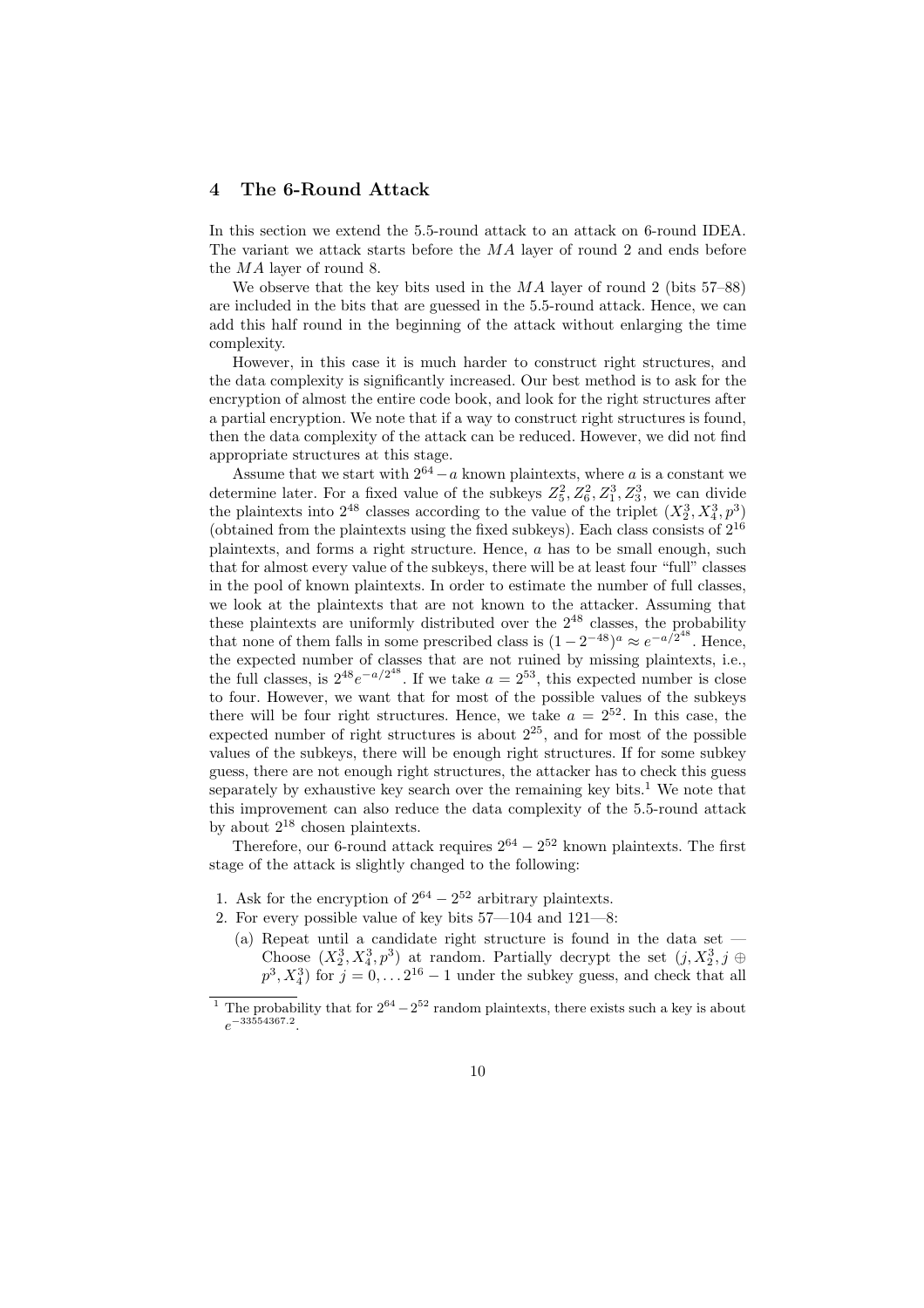the resulting plaintexts are in the data set.<sup>2</sup> Stop once at least four such sets are found.

(b) Apply Steps (2) and (3) of the 5.5-round attack given the four right structures using the guessed key bits.

This algorithm allows to detect four right structures that are used in the same way as in the 5.5-round attack. We note that since the expected number of right structures is about  $2^{25}$ , we expect that after about  $2^{25}$  checked triples  $(X_2^3, X_4^3, p^3)$ , four right structures are found with a high probability. Hence, the time complexity of this stage is  $2^{64} \cdot 2^{25} \cdot 2^{16} = 2^{105}$  partial decryptions, which is negligible compared to Step (3) of the 5.5-round attack.

The rest of the attack is the same as in the 5.5-round attack. However, the time complexity measured in encryption units is reduced, since we still decrypt only 2.375 rounds, while the total number of rounds is increased to six. Hence, the time complexity of the attack is  $(0.2 + 0.1 + 0.05 + 0.02 + 0.06) \cdot 2^{128}$  $0.43 \cdot 2^{128} = 2^{126.8}$  six-round encryptions. Like in the 5.5-round attack, the memory complexity of the 6-round attack is dominated mostly by the memory required for the data itself, i.e.,  $2^{64} - 2^{52}$  blocks of 128 bits each. We note that as this value is very close to the entire code book, it can be improved by a factor of 2, by not storing the plaintexts themselves (and keeping only the ciphertexts).

## 5 An Improved 5-Round Attack

In  $[3]$  a 5-round attack on IDEA with data complexity of  $2^{19}$  known plaintexts and time complexity of  $2^{103}$  operations is presented. The attack is based on the Biryukov-Demirci relation, when two plaintexts  $(P^1, P^2)$  are used. The relation is used for the four and a half rounds from the beginning of round 4 till after the key addition layer of round 8. For this case the Biryukov-Demirci relation is reduced to:

$$
LSB(P_2^1 \oplus P_3^1 \oplus P_2^2 \oplus P_3^2 \oplus \Delta s^4 \oplus \Delta s^5 \oplus \Delta s^6 \oplus \Delta s^7) = LSB(C_2^1 \oplus C_3^1 \oplus C_2^2 \oplus C_3^2),\tag{10}
$$

where  $P_2^1, P_3^1, P_2^2$ , and  $P_3^2$  are taken at the beginning of round 4.

By requiring that  $\Delta(X_1^4, X_2^4, X_3^4, X_4^4) = (0, \beta, 0, \gamma)$ , the attacker ensures that  $\Delta s^4 = 0$ . Due to the key schedule of IDEA, it is sufficient to guess 103 bits of the key in order to compute  $\Delta s^5, \Delta s^6$ , and  $\Delta s^7$ . The attack is then quite a straightforward filtering of wrong subkey guesses which suggest that the Biryukov-Demirci relation does not hold.

In [3], the relation  $\Delta(X_1^4, X_2^4, X_3^4, X_4^4) = (0, \beta, 0, \gamma)$  is achieved by using  $2^{19}$ known plaintexts, which compose about  $2^{37}$  pairs. On average, about 32 satisfy the requirement on  $\Delta(X_1^4, X_2^4, X_3^4, X_4^4)$ .

<sup>&</sup>lt;sup>2</sup> We alert the reader to the abuse we have taken in the notations. While j and  $j \oplus p^3$ are given after the KA layer of round 3,  $X_2^3$  and  $X_4^3$  are given before it. Thus, we partially decrypt two words through the KA layer of round 3, and then continue to partially decrypt all four words under the MA layer of round 2.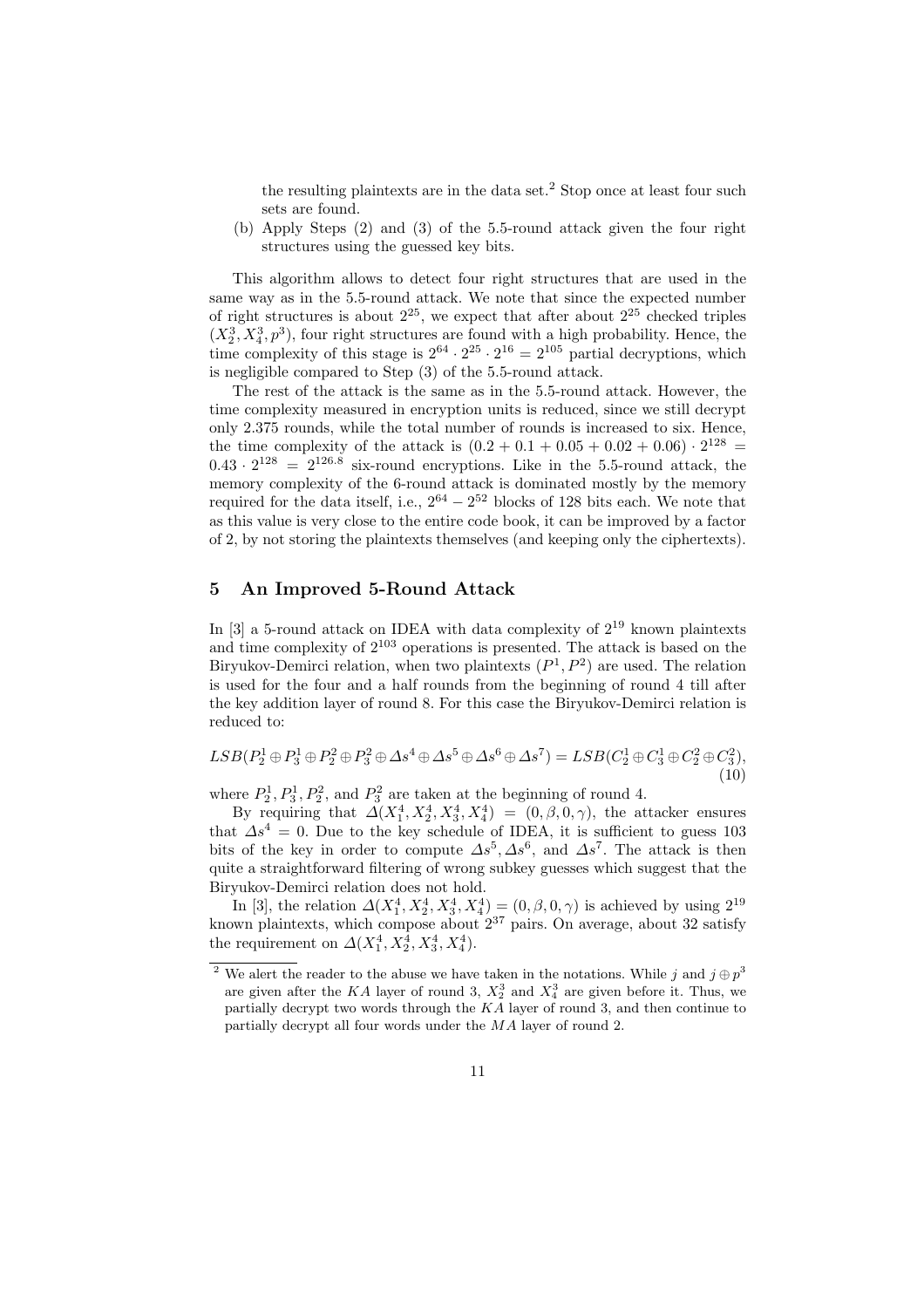Our first improvement reduces the data complexity of the attack. We note that  $\Delta s^4 = 0$  is satisfied whenever  $\Delta p^4 = 0$  holds. In addition, we observe that the subkey  $Z_1^4$  is covered by the 103 key bits guessed during the attack. We also note that a difference in the MSB is preserved by addition with an unknown subkey. Using these three observations, we can enlarge the number of plaintext pairs that can be used in the attack. Instead of using only pairs for which  $\Delta(X_1^4, X_3^4) = (0, 0)$ , we can use also pairs for which  $\Delta Y_1^4 = 8000_x$  and  $\Delta X_3^4 = 8000_x$ , since for such pairs we also have  $\Delta s^4 = 0$ . As a result, we can start with  $2^{18.5}$  known plaintexts, and out of the  $2^{36}$  possible pairs we can still find 32 pairs satisfying  $\Delta s^4 = 0$ . The rest of the attack is similar to the attack algorithm of [3].

#### 5.1 A 5-Round Attack Using only 16 Known Plaintexts

Our second improvement has much in common with the first improvement. We note that guessing the subkey  $Z_3^4$  adds only eleven bits to the total number of guessed key bits. On the other hand, after guessing this subkey, we are able to compute the exact value of  $p^4$  for all the plaintexts. Moreover, since the subkey  $\mathbb{Z}_5^4$  is also covered by the guessed key bits, we are able also to compute the exact values of  $s^4$  for all the plaintexts, and hence to compute the value of  $\Delta s^4$  for any pair of plaintexts. As a result, all the plaintext pairs, and not only a part of them, can be used to filter subkey candidates. Since each plaintext pair filters about half of the subkey candidates, 16 pairs are sufficient to reduce the number of possible keys to  $2^{113}$ , and these candidates can be checked by exhaustive key search.

We note that the 16 known plaintexts compose  $16.15/2 = 120$  pairs. However, only 15 of these pairs can be linearly independent, and hence only 15 pairs can be used for filtering key candidates. Using a smart ordering of the operations, it can be shown that the time complexity of this attack is  $2^{114}$  encryptions.

### 6 Summary and Conclusions

In this paper we presented the first known attacks on 5.5-round and 6-round variants of IDEA. Our attack on 6-round IDEA has a time complexity of 2<sup>126</sup>.<sup>8</sup> encryptions and data complexity of  $2^{64} - 2^{52}$  known plaintexts. The attacks exploit three techniques: Constructing a linear equation involving the LSBs of several intermediate encryption values, using Square-like structures, and exploiting the weak key schedule. Each of these techniques was already used to attack reduced variants of IDEA, but the novel combination of the techniques allows to improve the previously known attacks significantly.

We also showed that it possible to attack 5-round IDEA using only 16 known plaintexts with time complexity of 2<sup>114</sup> encryptions. The 5-round attack exploits the weakness of the key schedule of IDEA, that allows to recover many subkeys while guessing only a subset of the key bits.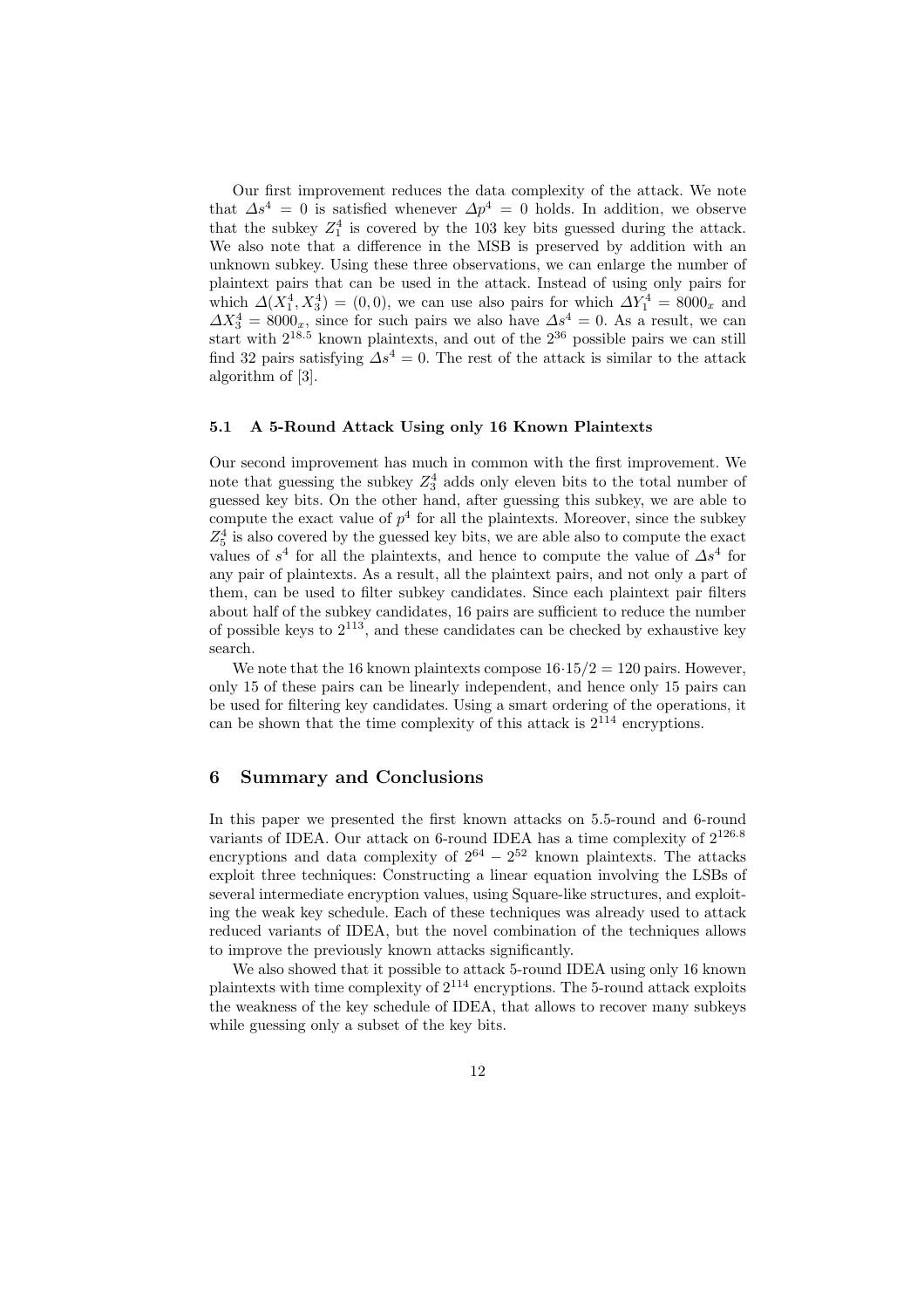## References

- 1. Eyup S. Ayaz, Ali A. Selçuk, *Improved DST Cryptanalysis of IDEA*, proceedings of Selected Areas in Cryptography 2006, to appear, Springer-Verlag.
- 2. Eli Biham, Alex Biryukov, Adi Shamir, Miss in the Middle Attacks on IDEA and Khufu, proceedings of Fast Software Encryption 6, Lecture Notes in Computer Science 1636, pp. 124–138, Springer-Verlag, 1999.
- 3. Eli Biham, Orr Dunkelman, Nathan Keller, New Cryptanalytic Results on IDEA, Advances in Cryptology, proceedings of ASIACRYPT'06, Lecture Notes in Computer Science 4284, pp. 412–427, Springer-Verlag, 2006.
- 4. Eli Biham, Orr Dunkelman, Nathan Keller, New Combined Attacks on Block Ciphers, proceedings of Fast Software Encryption 12, Lecture Notes in Computer Science 3557, pp. 126–144, Springer-Verlag, 2005.
- 5. Eli Biham, Orr Dunkelman, Nathan Keller, Related-Key Boomerang and Rectangle Attacks, Advances in Cryptology, proceedings of EUROCRYPT'05, Lecture Notes in Computer Science 3494, pp. 507-525, Springer-Verlag, 2005.
- 6. Alex Biryukov, Jorge Nakahara Jr., Bart Preneel, Joos Vandewalle, New Weak-Key Classes of IDEA, proceedings of Information and Communications Security 4, Lecture Notes in Computer Science 2513, pp. 315–326, Springer-Verlag, 2002.
- 7. Alex Biryukov, Adi Shamir, Structural Cryptanalysis of SASAS, Advances in Cryptology, proceedings of EUROCRYPT '01, Lecture Notes in Computer Science 2045, pp. 394–405, Springer-Verlag, 2001.
- 8. Nikita Borisov, Monica Chew, Robert Johnson, David Wagner, Multiplicative Differentials, proceedings of Fast Software Encryption 9, Lecture Notes in Computer Science 2365, pp. 17–33, Springer-Verlag, 2002.
- 9. Johan Borst, Lars R. Knudsen, Vincent Rijmen, Two Attacks on Reduced Round IDEA, Advances in Cryptology, proceedings of EUROCRYPT '97, Lecture Notes in Computer Science 1233, pp. 1–13, Springer-Verlag, 1997.
- 10. Joan Daemen, René Govaerts, Joos Vandewalle, Cryptanalysis of 2.5 Rounds of IDEA (Extended Abstract), technical report 93/1, Department of Electrical Engineering, ESAT–COSIC, Belgium, 1993.
- 11. Joan Daemen, René Govaerts, Joos Vandewalle, Weak Keys for IDEA, Advances in Cryptology, proceedings of CRYPTO '93, Lecture Notes in Computer Science 773, pp. 224–231, Springer-Verlag, 1994.
- 12. Joan Daemen, Lars R. Knudsen, Vincent Rijmen, The Block Cipher Square, proceedings of Fast Software Encryption 4, Lecture Notes in Computer Science 1267, pp. 149–165, Springer-Verlag, 1997.
- 13. Hüseyin Demirci, Square-like Attacks on Reduced Rounds of IDEA, proceedings of Selected Areas in Cryptography 2002, Lecture Notes in Computer Science 2595, pp. 147–159, Springer-Verlag, 2003.
- 14. Hüseyin Demirci, Ali A. Selçuk, Erkan Türe, A New Meet-in-the-Middle Attack on the IDEA Block Cipher, proceedings of Selected Areas in Cryptography 2003, Lecture Notes in Computer Science 3006, pp. 117–129, Springer-Verlag, 2004.
- 15. Philip Hawkes, Differential-Linear Weak Keys Classes of IDEA, Advances in Cryptology, proceedings if EUROCRYPT '98, Lecture Notes in Computer Science 1403, pp. 112–126, Springer-Verlag, 1998.
- 16. Philip Hawkes, Luke O'Connor, On Applying Linear Cryptanalysis to IDEA, Advances in Cryptology - Proceedings of ASIACRYPT'96, Lecture Notes in Computer Science 1163, pp. 105–115, Springer-Verlag, 1996.